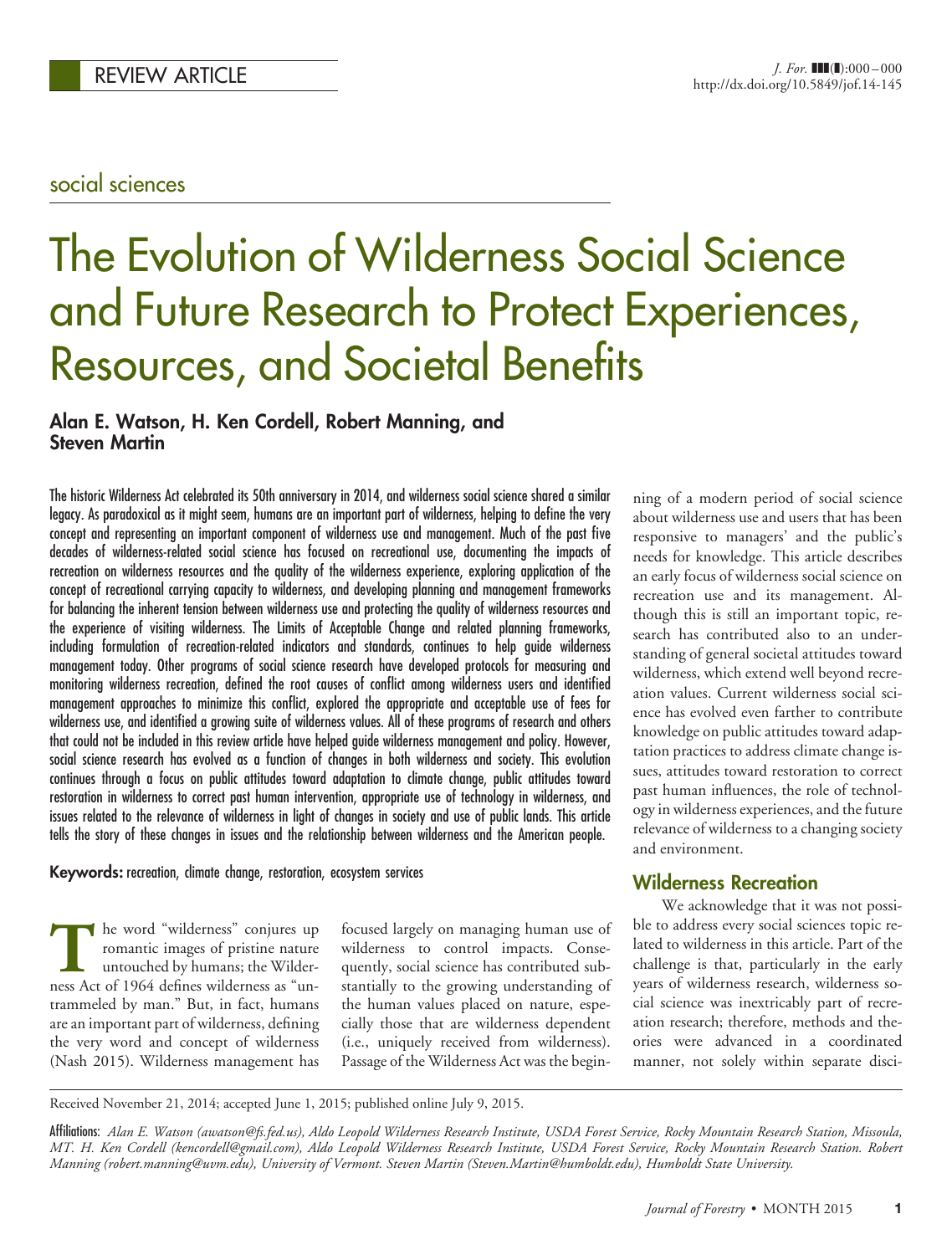plines. Similarly, the topic of wilderness values benefited from other values research in economics, recreation, and environmental philosophy. As wilderness issues were defined more broadly over time, wilderness social science also became inextricably intertwined with other fields of study. However, it is our hope that the topics included in this review will adequately demonstrate our primary purpose: assisting the reader in understanding how change in the environment, people, and policy has driven and will continue to drive change in wilderness social science approaches, methods, and importance into the future.

Wilderness social science in the United States has evolved from an emphasis on recreation management research in the 1960s and 1970s to an emphasis on the broader social science issues of the 21st century, but in important ways we are still drawn to some of the fundamental human use and related policy issues of the early years. For example, a seemingly revolutionary stewardship idea from Hendee and Lucas (1973) to enhance communication with wilderness visitors and more accurately monitor user numbers, knowledge, and travel intentions through mandatory permits for wilderness use had an intuitive appeal. Early research on these topics suggested that mandatory permits might be the best way to control many environmental and social impacts and rationing use through limiting the number of permits offered a possibility to protect wilderness characteristics at a time when use of the National Wilderness Preservation System (NWPS) was growing rapidly. On the other hand, Behan's (1974) response suggesting that such practices were a manifestation of a police state wilderness in which managers could exercise such big brother restraints on wilderness enthusiasts raised valid questions about the appropriateness of such obtrusive management measures in places managed to protect attributes of freedom and wildness. Behan's suggestion of civil disobedience to protect the wilderness experience from authoritarian mismanagement fit the times and was a beckoning call to young scientists. We have still not fully solved this issue; however, we have learned to better identify and explore these types of dilemmas and acknowledge that wilderness is not necessarily the same thing to all people at all places, despite the establishment of a legal definition of wilderness in the Wilderness Act of 1964 (Watson 2004).

# **Recreation Carrying Capacity of Wilderness**

The US Department of Agriculture (USDA) Forest Service invested heavily in a program of social science to support wilderness management decisionmaking beginning in the 1960s, a program that continues to this day and that built the foundation for much of what we know about wilderness recreation. This team of scientists, representing a number of social science disciplines, included Bill Burch, Roger Clark, Bev Driver, John Hendee, Will LaPage, Dave Lime, Bob Lucas, Elwood Shaffer, George Stankey, and Al Wagar along with a cadre of academics at research universities around the country. The social science literature on wilderness is full of their citations, and we still rely on their original, thoughtful, and remarkably productive program of social science applied to wilderness. This literature tells the story of the emergence and importance of social science to our understanding of wilderness. An early example of the recognition of the role of social science in wilderness research is found in the preface of Wagar's (1964, preface) influential monograph on the carrying capacity of "wild lands":

> The study reported here was initiated with the view that the carrying capacity of recreation lands could be determined primarily in terms of ecology and the deterioration of areas. However, it soon became obvious that the resource-oriented point of view must be augmented by consideration of human values.

Wilderness social science has largely focused on the provision in the Wilderness Act that wilderness should provide "outstanding opportunities for solitude" (e.g., Stankey

1973, Williams et al. 1992, Roggenbuck et al. 1993, Watson 1995a). But how many visitors were too many? The implication of this research was that managers could (and perhaps should) consider controlling use levels or distribution so that visitors would not feel unacceptably crowded in wilderness.

Carrying capacity has been a longstanding research and management issue in wilderness. Studies by Wagar (1964) and Lucas (1964a, 1964b, 1964c) are emblematic of the earliest wilderness recreation research. Recreational carrying capacity of wilderness has been generically defined as the amount and type of recreation use that can be accommodated without unacceptable impacts to wilderness resources or the quality of the wilderness experience (Manning 2007). Recent analyses have suggested that this foundational issue—the degree to which wilderness can be both used and preserved—is still a wilderness management challenge, although both natural and social science research reports have contributed theory, methods, and findings to its resolution (Graefe et al. 2011, Manning 2011, Whittaker et al. 2011, Marion 2015).

Research on wilderness recreation carrying capacity led to the concept of "limits of acceptable change" (Frissell and Stankey 1972, Stankey 1973). The Limits of Acceptable Change (Stankey et al. 1985) wilderness planning process was introduced as a way to systematically address recreation carrying capacity in wilderness through a focus on how recreation use threatened specific attributes of the wilderness environment (social and biophysical) and how much change was acceptable. With increasing wilderness use, some change to natural/cultural resources

# Management and Policy Implications

The US Congress established the National Wilderness Preservation System in 1964, and it has steadily grown from about 9 million acres to nearly 110 million acres today. Congress also allocated funds for creation of a wilderness research program in 1967 to support management and policy decisionmaking. Wilderness science has provided data to support management decisions and management frameworks to accomplish resource and experience protection through use limits, education, zoning and fees, and other means. In the future, wilderness social science will respond to new challenges with provision of information to support decisions about intervention to adapt to climate change influences, restoration of conditions affected by previous human activities, management of changes in technology and new uses that may threaten wilderness experiences, the relevance of wilderness to an increasingly diverse and urban population, and exploration of the vulnerability of ecosystem services and associated benefits flowing from wilderness due to changes in climate, policy, and land use. New topics that have emerged will require adjustment of the federally funded research program and stimulation of academic research and training programs that are responsive to the needs for knowledge identified.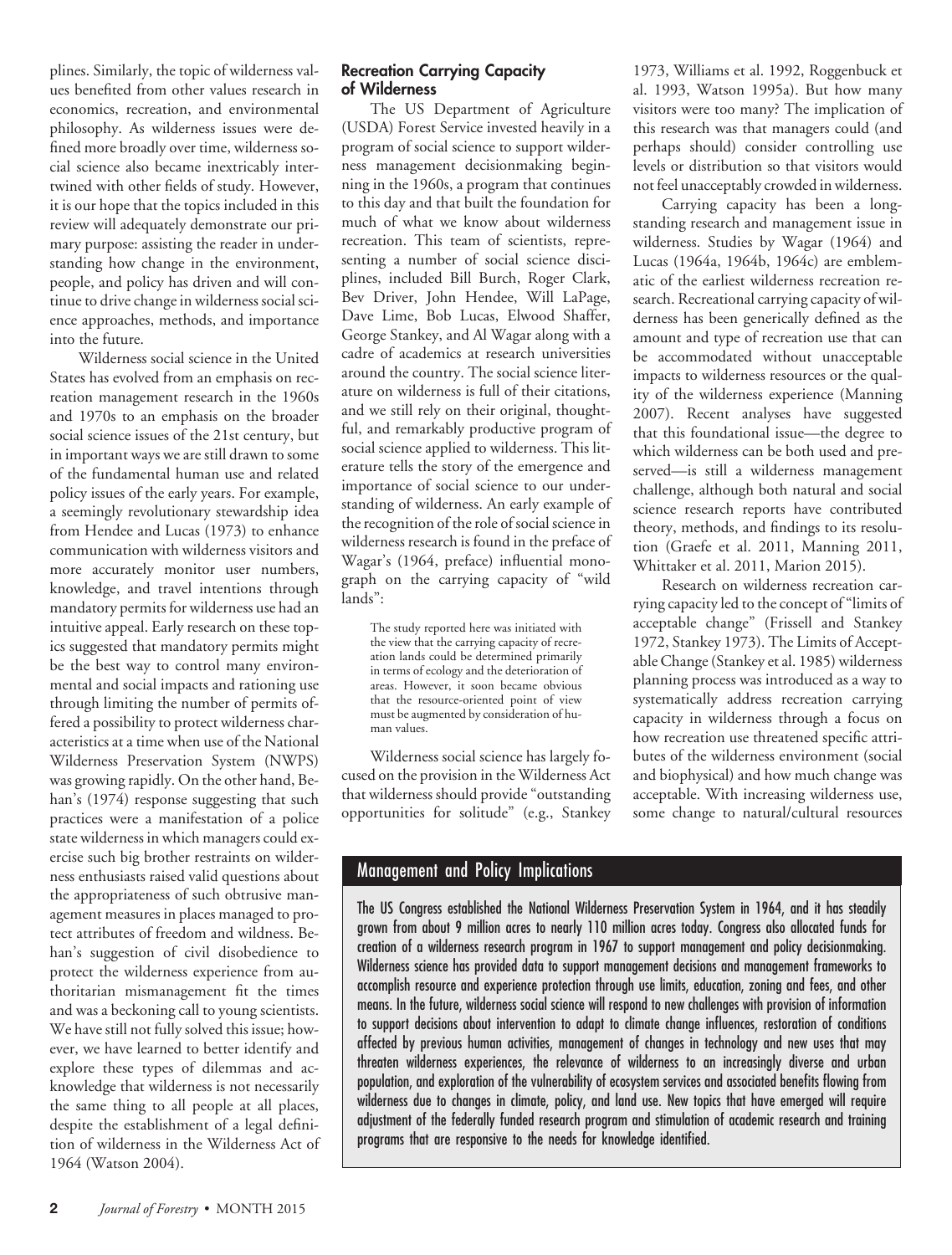

**Figure 1. Hypothetical relationship between amount and type of visitor use and impacts to wilderness resources and the quality of the wilderness experience.**

and the quality of the wilderness experience is inevitable, but sooner or later the amount or type of change may become unacceptable. But what determines the limits of acceptable change? In Figure 1, a hypothetical relationship between visitor use of wilderness and the resulting impacts is shown. This relationship suggests that increasing recreation use causes increasing impacts such as damage to fragile soils and vegetation and to wilderness experiences in the form of crowding and conflicting uses. However, from this relationship it is not clear at what point these impacts are unacceptable and what part of the impacts is attributable to the number of visitors versus visitor behavior or other aspects of use of the resource. In Figure 1, X1 and X2 represent alternative levels of visitor use that result in corresponding levels of impact as defined by points Y1 and Y2, respectively. But which of these points—Y1 or Y2 or some other point along the vertical axis represents the maximum amount of impact that is acceptable? The typical steepness of these curves might also have implications for selecting a managerially acceptable point; most impacts increase at a rapid rate at lower levels of use.

The scientific and professional literature suggests that answers to this foundational question of recreation carrying capacity can be derived through formulation of management objectives and associated indicators and standards (Frissell and Stankey 1972, Lucas and Stankey 1974, Lime 1979, Stankey et al. 1985, Stankey and Manning 1986, Manning 2007). This approach to wilderness recreation management requires defining the resource and experience attributes to be protected. Broad management objectives and general narrative statements defining desirable conditions can then be made operational through more specific empirical indicators and standards.

## **Indicators and Standards for Wilderness Recreation**

*Indicators* are measurable, manageable variables reflecting the essence or meaning of management objectives (Stankey et al. 1985, Manning 2011); they are quantifiable proxies of management objectives and should be stated specifically enough to make monitoring easily prescribed (Watson et al. 1998). Indicators typically are selected to represent threats to the resource or social environment. *Standards* define the maximum departure from pristine indicator conditions that are allowed to occur due to the presence of these threats (i.e., the limits of acceptable change). The concepts and approach of the Limits of Acceptable Change greatly influenced wilderness planning and management approaches, was quickly incorporated into the USDA Forest Service handbook, and generated a National Park Service initiative (US Department of Interior National Park Service 1997, Manning 2001, 2007) to develop and implement a similar indicatorbased planning and management system. Marion (2015) describes a recent movement among federal agencies to be more consistent across application of these indicatorbased planning systems.

Research to define indicators and set standards has involved both qualitative and quantitative research methods. Qualitative approaches, as well as in situ place-based methods, to understanding experiences and identifying threats and contributions to wilderness experiences (cf., Patterson et al. 1998, Watson and Roggenbuck 1998, Glaspell et al. 2003, Watson et al. 2007) have been used in a number of studies. These studies have asked visitors to define important elements of the wilderness experience and the things that threaten or facilitate them. For instance, at Juniper Prairie Wilderness in Florida (Patterson et al. 1998, Borrie and Roggenbuck 1998), management was focusing on numbers of intergroup encounters as the primary indicator of wilderness character without a full understanding of how these encounters (or other possible indicators) influenced visitor-defined experiences (e.g., way-finding, challenge, and immersion in nature). Research here greatly expanded understanding of how management policies, commercial activities, visitor behaviors, and numbers of visitors affected a range of experience outcomes. This research was in contrast to many previous studies that either focused narrowly on the experiences believed to be prescribed by legislation (primarily solitude), on the experiences investigated in studies at other places (primarily solitude), or on a single aspect of the setting, such as crowding and its effect on trip satisfaction.

More than half of the NWPS is located in Alaska, and this provided a new challenge and opportunity to identify indicators of the wilderness experience in a different context. Wilderness research, beyond some simple replications of recreation preference studies, was nearly nonexistent in arctic and subarctic North America until after 2000. Studies at several wilderness areas in this region have provided new insights into contributing and threatening influences on visitor experiences at large, remote northern locations. This research also led to expanded efforts to generate indicators for nonrecreation users. For example, studies of indigenous people have expanded wilderness planning models to incorporate understanding of influences on their experiences and how they can be protected (Kluwe and Krumpe 2003, Whiting 2004, Christensen et al. 2007, Watson et al. 2011). This program of research continues and is occurring at a growing number of places with new contributions to solving conflicts, addressing underrepresented population perceptions, and expanding understanding of the tradeoffs involved in wilderness stewardship decisions.

Setting standards for indicators conventionally involved collecting survey data to explore visitor evaluations of a range of wilderness conditions. Social norms, one approach, can be illustrated graphically, as shown in Figure 2. This graph plots average acceptability ratings for encountering increasing numbers of visitor groups along trails. Data for this type of analysis might be derived from a survey of wilderness hikers. The line plotted in this illustration is sometimes called an "encounter" or "contact preference" curve (when applied to crowdingrelated variables) or might be called an "impact acceptability" curve more generally or simply a "norm curve."

Norm curves, as illustrated in Figure 2, have several potentially important applications. First, all points along the curve above the neutral line of the evaluation scale, the point on the vertical axis where aggregate evaluation ratings fall from the acceptable into the unacceptable range, define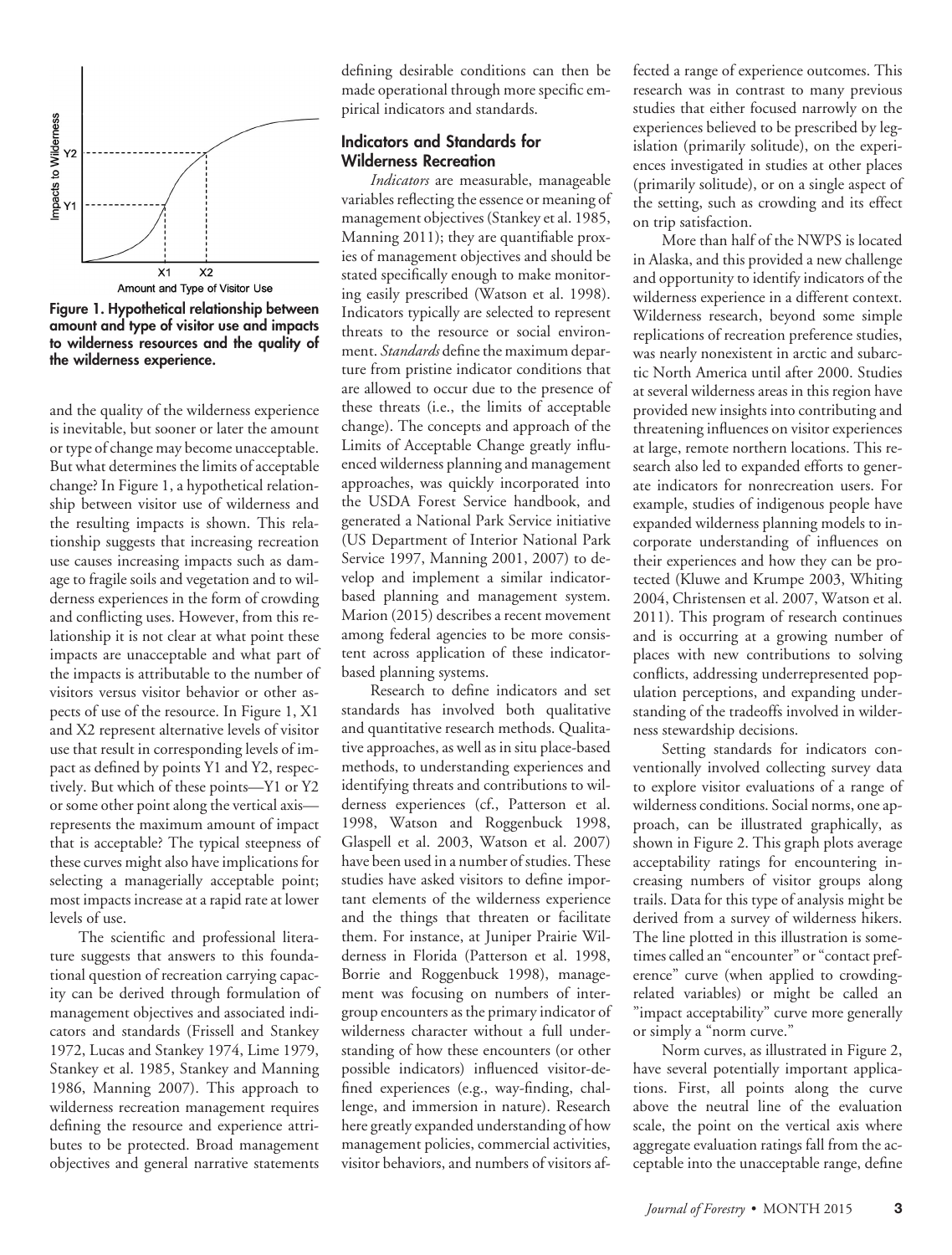

**Figure 2. Hypothetical social norm curve for the acceptability of a range of wilderness groups seen on trails per day.**

the range of conditions acceptable to a majority of visitors. All of the conditions represented in this range are judged to meet some level of acceptability by most respondents. The optimum condition is defined by the highest point on the norm curve. This is the condition that, absent other considerations, received the highest rating of acceptability. The minimum acceptable condition is defined as the point at which the norm curve crosses the neutral point of the evaluation scale. Norm intensity, the strength of respondents' feelings about the importance of a potential indicator, is suggested by the distance of the norm curve above or below the neutral line of the evaluation scale. The greater this distance, the more strongly respondents feel about the indicator being measured. High measures of norm intensity suggest that a variable may be a good indicator because respondents feel it is important in defining the quality of the wilderness experience. Crystallization of the norm concerns the amount of agreement or consensus about the norm. It is usually calculated by standard deviations or other measures of variance around the points that describe the norm curve. The less variance or dispersion of data around those points, the more consensus there is about social norms.

Research has measured normative standards for a variety of recreation-related indicators that address the resource and experiential components of wilderness and related recreation opportunities, and this information has been compiled in several sources (Manning 2011 and the National Park Service website<sup>1</sup>). In these studies, most respondents are able to report norms for most indicators included in the study (e.g., encounters with others, resource impact levels, and use densities) and normative standards are typically reported most often and are

most highly crystallized in wilderness or backcountry areas.

Impact standards have also been elicited using a social judgment theory approach (Petty and Cacioppo 1981). Inherent in social judgment theory is the assumption that people order stimuli relative to an internal reference point or norm which is developed through social interaction and relevant experiences with the judgment domain. In addition to being well established in social psychology, the social judgment rating approach has several positive attributes. First, it allows ratings along a continuous scale (as opposed to categories sometimes used in some surveys), providing greater specificity of judgments. Second, the procedure allows respondents to indicate a most preferred or ideal position on an attitude continuum, as well as a range of acceptable conditions and another range of unacceptable conditions. Third, the approach recognizes that respondents may be unsure or noncommittal with respect to a judgment (Williams et al. 1992). In this approach, input to standards is derived from visitor indications of these ranges of acceptable and unacceptable levels on key indicators. One may easily determine what proportion of visitors consider a potential standard as acceptable. Movement along a graph of these results can illustrate the tradeoff between the standard level and proportion of visitors considering this level acceptable. Preferred values are not averaged, and there is no assumption that a visitor accepts levels below the preferred value. The relationship between preferred levels and acceptable levels is very clear.

## **Recreation Use Monitoring**

Statistically sound estimates of wilderness visitation are a necessary ingredient for national, regional, and area-level planning and management for the NWPS. Yet, none of the management agencies had a system for specifically estimating wilderness use levels or trends before the Forest Service's development of the National Visitor Use Monitoring (NVUM) Program in the 1990s. The NVUM methodology samples visitation across a number of visitor activities and settings (Zarnoch et al. 2011). Visits where all or a portion of visitors' time was spent in wilderness are identified separately for each national forest where NVUM is applied.

Before NVUM, data on visits to national forests were developed independently by each ranger district using whatever methodology district personnel preferred. Inconsistent methods and application of methods and other problems, such as nonresponse and sample selection bias, assured that the district level estimates would not be valid when aggregated upward to region and national levels. Tested and revised numerous times, NVUM was implemented across the National Forest System in 2000. The NVUM methodology has since been reevaluated and modified to reduce variability and thus increase the accuracy of the estimates. The NVUM samples visitors at the wilderness area and other recreation site levels and from these site-level samples estimates visitation at the forest, regional, and national levels. Although the primary objective of NVUM is estimating recreation visitation, it also provides a profile of visitor demographics (e.g., age, gender, and income level), satisfaction with the visit, and local economic spending. In that NVUM provides the only estimates specifically for federal wilderness visitation, the resulting data have been used as the primary basis for NWPS systemwide visitation estimates, future trend forecasts, and net economic value (e.g., Bowker et al. 2005).

More intensive monitoring of use and users to understand trends or specific issues at specific wilderness sites is still an important wilderness social science effort with roots in the 1960s. Forest Service scientists (e.g., James 1967) initiated efforts to address manager needs to estimate recreation use to all dispersed outdoor recreation sites and eventually with specific applications to wilderness (Lucas et al. 1971). Based on this program of research, a manual was developed to help managers identify use monitoring objectives, the type of monitoring system that could provide this information, technology and sampling considerations,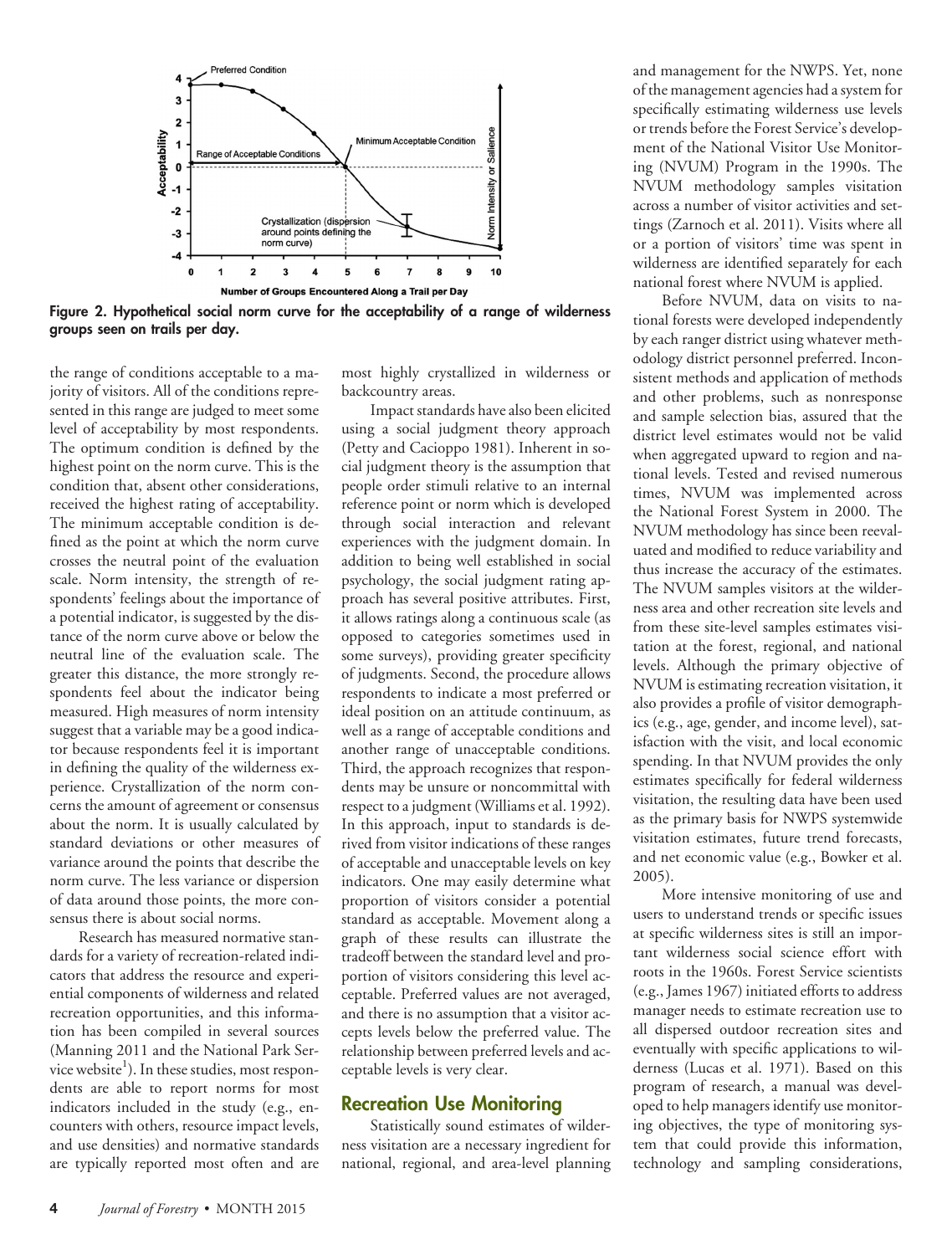and data analysis methods (Watson et al. 2000).

# **Recreation Conflict in Wilderness**

Early descriptive studies of outdoor recreation in wilderness often found substantial conflict among participants in different recreation activities. Canoeists in the Boundary Waters Canoe Area, in Minnesota, for example, were found to be relatively tolerant of meeting other canoeists but to dislike meeting motorboaters (Lucas 1964b, 1964c). Similarly, hikers in several western wilderness areas were found to be more tolerant of meeting backpackers than stock users (Stankey 1973, 1980, Watson et al. 1993). Research has continued to identify and study many types of conflict in outdoor recreation, and conflict appears to be expanding as demand for outdoor recreation continues to grow, as technology and innovation contribute to development of new recreation equipment and activities, and as contemporary lifestyles become increasingly diverse (Devall and Harry 1981, Owens 1985, Hendricks 1995, Watson 1995b, 2012). A distinct finding is the common asymmetric or one-way nature of such conflict as described between motorboaters and canoeists above (Watson et al. 1994).

An initial theoretical model of conflict focused on its potential origins (Jacob and Schreyer 1980). Conflict was defined as goal interference attributed to another's behavior, a definition based on expectancy and discrepancy theory. Expectancy theory suggests that human behavior, including outdoor recreation, is goal oriented: people participate in recreation activities because they expect to achieve certain goals. Discrepancy theory defines dissatisfaction in outdoor recreation as the difference between desired and achieved goals. Conflict is a special application of discrepancy theory for which dissatisfaction is attributed to another individual's or group's behavior. In this way, conflict tends to be differentiated from crowding or sheer competition for resources.

A second theoretical model of conflict is generally referred to as "social values" (Vaske et al. 1995a, 1995b, 2007, Ewert et al. 1999). In this model, conflict is understood to arise from fundamentally different beliefs, values, and norms held by alternative types of recreationists. It is interesting to note that this type of conflict can occur even when there is no contact between potentially conflicting user groups; such user groups object to the presence or behavior of the other group based on philosophical grounds. For example, canoeists could be in conflict with motorboaters, even when they do not encounter one another, simply because they feel motorboat use is an inappropriate recreation activity in wilderness. In fact, motorboat use in wilderness is allowed in only a very few locations through legislative special provisions.

Research suggests several insights for managing conflict. In particular, these insights are based on an understanding of conflict as something more than simple competition for recreation opportunities or even incompatibility among recreation activities. Perceived conceptions of conflict as goal interference attributed to others or a clash of social values suggest that conflict among groups is often the manifestation of underlying functional causes. Therefore, management action may not be effective if it does not address these underlying causes.

Zoning or separation of conflicting recreation activities is probably the most common management approach to conflict. Research suggests that where direct or interpersonal conflict is present, zoning may be an effective management strategy. Educational programs may also be an effective management approach to conflict that is based on direct or interpersonal sources, and education may be effective where conflict is related to indirect causes such as alternative social values. Educational programs can be effective in two ways. First, they can help establish a basic etiquette, code of conduct, or other behavioral norms that might lessen both direct and indirect conflict. Second, they can help address indirect or social values-related conflict by increasing tolerance of recreation visitors for other types of groups and activities, perhaps by explaining the reasons behind certain behaviors that might be viewed as objectionable and by emphasizing similarities that are shared by recreation groups and activities (Ivy et al. 1992). Most other conflict management solutions, such as management interventions to influence directional flow of travel (e.g., everyone moves in a clockwise direction through a trail system), set activity restrictions (e.g., set fines for conflicting behaviors), or manage timing of conflicting uses (temporal zoning), are aimed at only direct or interpersonal conflict sources. Only elimination of one use or the other can completely eliminate conflict, and this, of course has serious implications for the group eliminated.

#### **Recreation Fees**

Another indication of how societal change can influence wilderness social science was the response of managers and scientists to the Recreation Fee Demonstration Program introduced in 1996. Congress voted to allow the federal agencies to collect more user fees for public land access, with the intent of keeping more receipts for local use. There was great uncertainty about where to charge fees, how much to charge and how to evaluate the effect on visitor experiences. Many felt that wilderness users were possibly the most threatened by new user fees, but they could also benefit substantially from more sustainable methods of raising funds to accomplish wilderness stewardship (Watson 2001).

There was a flurry of research at the time of initiation of these fees, much of it broad to include wilderness but not focused solely on wilderness, to understand how wilderness use fees might be different from other recreation use fees (Watson and Herath 1999, Williams et al. 1999), consider tradeoffs in setting prices for wilderness access (Richer and Christensen 1999), and distinguish between day user and overnight user attitudes toward wilderness fees (Vogt and Williams 1999). Generally, research found that wilderness visitors are less supportive of wilderness fees than of fees for more developed recreation, that setting fees for wilderness is complex due to social justice and difficult to describe costs of production issues, and that wilderness visitors generally express more support for fees for restoring or maintaining conditions than somehow "improving" them.

Recent searches have found there to have been very little if any more current fee research connected to wilderness. Occasionally (cf. Dvorak et al. 2012), a few questions are asked about fees paid for wilderness access, but normally research is very focused on how to improve methods of fee collection, the appropriateness of a fee level, and other technical aspects of implementation.

## **Wilderness Values**

Whereas most of the recreation research has occurred with wilderness visitors or potential visitors, research on wilderness values extended across the US population. Public attitudes toward wilderness protection and indications of public support for designating more federal land as wilderness have been important social science topics. This research informs legislators, land management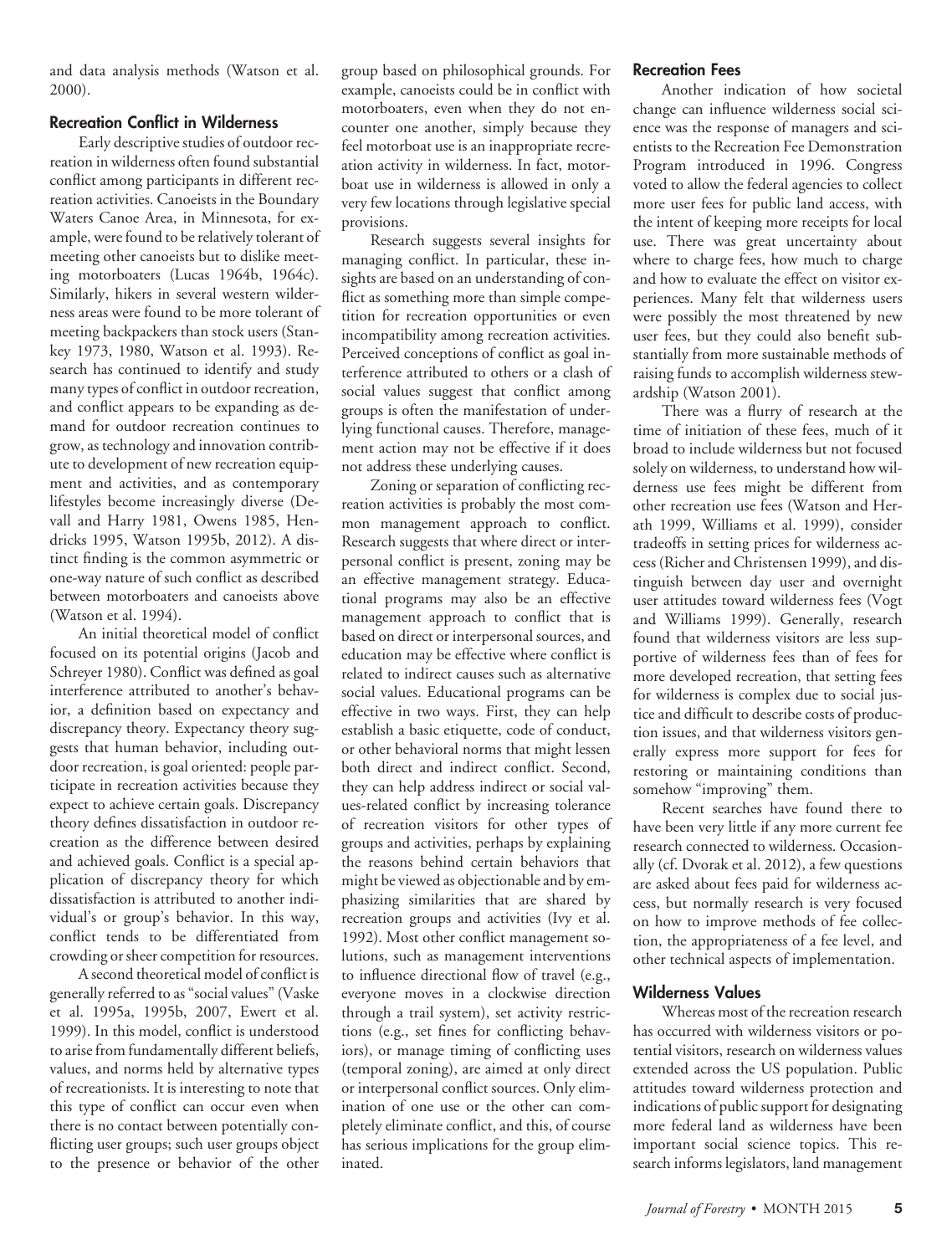agencies, designation advocates, and other stakeholders about public support for wilderness. Early writings often supported the concept of wilderness, but lacked empirical evidence for the value(s) of preserving natural lands. Until the early 1960s, little research was conducted to evaluate public sentiment toward protecting wilderness. One study that highlighted two broad classes of wilderness values, recreation and indirect values, was commissioned by the Outdoor Recreation Resources Review Commission (ORRRC) (1962). Indirect values were defined to include conservation ethics, scientific uses, and the wilderness idea. The "wilderness idea" established the roots of the concept of existence value: wilderness is valuable to society because it is there and has been designated for protection from development and exploitation.

Pioneering scientists tackled research on the economic value of recreation (cf. Clawson 1959). As this line of research progressed, there was realization that the total recreation value to society could be estimated, and these projections could be used to estimate societal recreation value in future years. Scientists attempted to estimate the per acre value of wilderness and to provide a framework for considering allocation of additional public land to wilderness status. An ORRRC recreation demand study of wilderness visitors found that among the 21 benefits of wilderness visits asked about, the highest values were to observe natural beauty, to get away from the sights and sounds of civilization, and to escape work pressures.

A variety of studies have been done to further illuminate the values attributed to wilderness protection, beyond those of onsite recreation experiences. In part, this advancement sprang from the work of natural resource economists who suggested that onsite recreation visit values captured only a part of the total value of wilderness (Krutilla and Fisher 1985). The idea that the societal value of wilderness is multidimensional has been widely accepted. For example, research has expanded the definition of wilderness values referred to by ORRRC and by other early values researchers as indirect values to include option, existence, and bequest values (Walsh and Loomis 1989).

A survey of Colorado residents applied a 13-item wilderness values scale (Haas et al. 1986). The most highly supported values were protection of water quality, wildlife habitat, and air quality. Next were bequest (future generations) and option (future own

use) values. Following these values were the values of seeing wilderness as a contemporary recreation opportunity and scenic beauty.

A larger, national survey, the National Survey on Recreation and the Environment (NSRE), was developed and administered in 1995 to the US population of individuals 16 years or older. The survey asked about awareness of the NWPS, whether there was adequate acreage protected, and the importance of various benefits or values. Findings indicated broad public support for wilderness protection, mainly for its ecological, environmental quality, and offsite values (Cordell et al. 1998). This earlier survey was followed by a replication of the values scale in 2000 (Cordell et al. 2003). The public in 2000 placed the greatest importance on ecosystem services, existence value, recreation, and future use options. Findings built on earlier scientists' work to add dimensions to the total value of wilderness. Throughout this expansion, however, recreation use of wilderness has remained a chief focus of both managers and many researchers.

The 2003 NSRE included an added module of wilderness questions that increased the breadth of possible values. An outcome of this research was to identify the underlying importance of demographic strata in explaining variations in public evaluation of wilderness benefits. This observation was followed by further exploration of wilderness values data to identify demographics at play (Johnson et al. 2005). This research revealed that wilderness is valued similarly across the diversity of the US population, including immigrants, non-whites, females, and different socioeconomic strata.

Further analysis revealed two especially strong nature protection values: 90% of Americans indicated that protection of air quality and water quality were extremely important (Cordell et al. 2008). Protecting wildlife habitat, having wilderness for future generations (bequest value), protecting rare plant and animal species, and preserving unique plants and animals were very to extremely important to more than 80% of the sample. Overall, there were no value differences between urban and rural residents. Somewhat fewer in the West placed high importance on water quality and more people in the South put high importance on scenic beauty and spiritual inspiration. The percentages of Americans assigning very high importance to the 13 basic wilderness

values have generally increased or remained constant.

# **Wilderness Social Science: Today and into the Future**

Wilderness social science has changed to address new topics and issues, often adopting new research methods. The number of scientists has also increased substantially. The carrying capacity concept and Limits of Acceptable Change framework and related indicator and standard-based approaches continue to offer conceptual and empirical frameworks for informed wilderness management. However, one pioneering Forest Service scientist indicated surprise at the expanded range of current wilderness research topics.

> It was just a few of us researching a small number of questions we thought would be answered in a few years. Today you are studying issues we didn't even think about back then. (Robert C. Lucas, retired USDA Forest Service, pers. comm., Sept. 8, 2008)

Replication of past recreation research to address changing uses and users is still productive, has led to refinement of wilderness management, and continues to contribute to wilderness protection today.

It is easy now to look back and see how a changing society, a threatened environment, and changes in public policy have demanded more from social science and how this has led to widespread benefits. Science has contributed substantially to developing knowledge about wilderness recreation use and users, their impacts on the resource and each other, indicators and standards of wilderness recreation, role of recreation fees, sources of conflict and potential conflict management solutions, and understanding changes in public support for wilderness. But new wilderness-related topics have emerged, and this means that more and better social science research will be needed.

# **Climate Change Social Science**

Of course, there is a great deal of contemporary concern and uncertainty about climate change. Moreover, there is increasing recognition of the value of wilderness as a baseline of relatively undisturbed landscapes, and, therefore, wilderness will be subject to more intensive natural science research to understand the impact of climate change. This presents a number of potentially challenging issues: there are new demands on wilderness for installation of ecological measurement devices, more human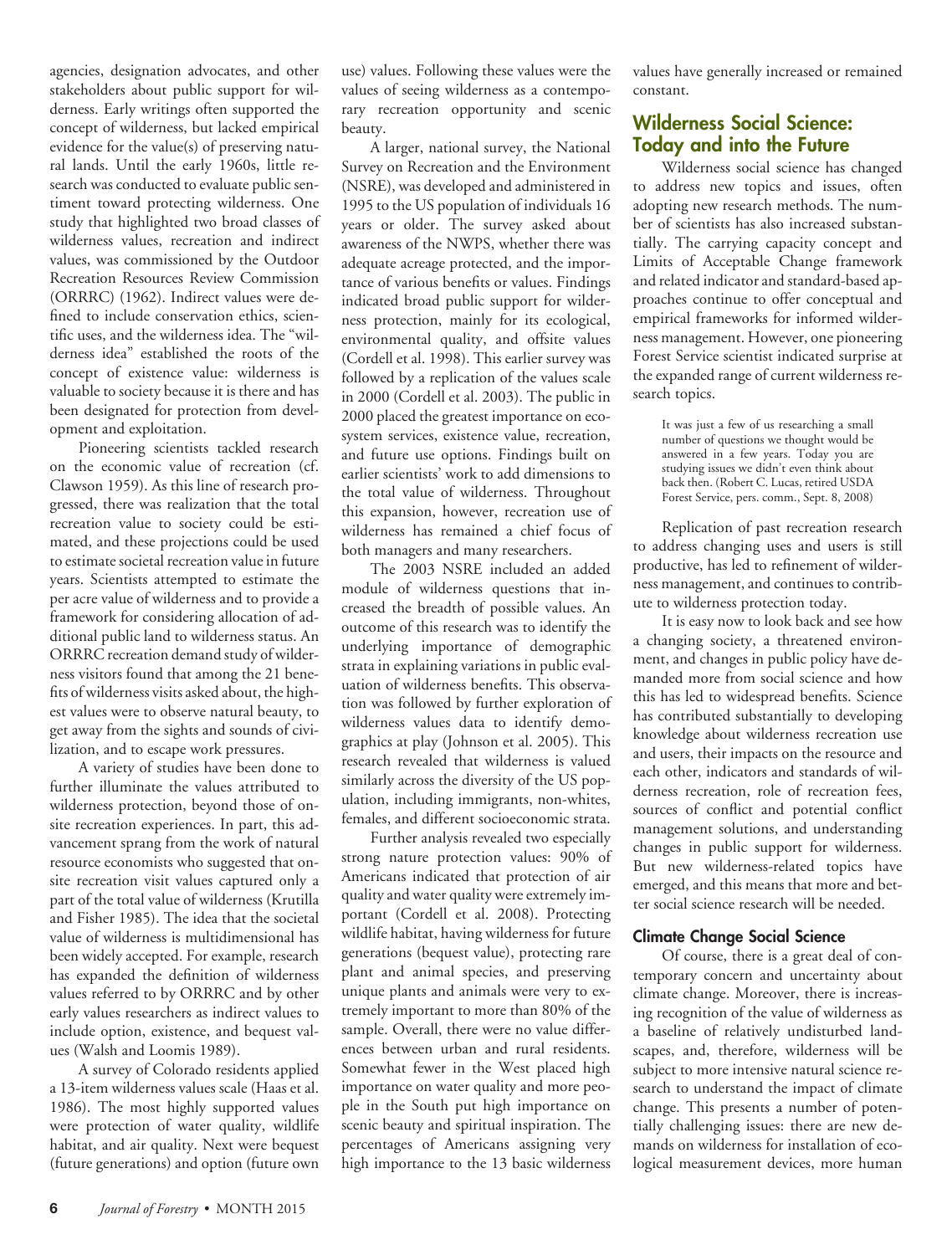activity in wilderness to support ecological monitoring in remote locations, and more pressure for wilderness managers to review proposals for achieving the scientific values of wilderness (Carver et al. 2014). All of these issues can benefit from social science research. Important questions are also emerging about public attitudes toward the appropriateness of human intervention in wilderness to adapt to climate change influences. In a recent survey of managers of federal agencies, well over half of respondents agreed they need information on public attitudes toward intervention to adapt to climate change influences (Ghimire et al. 2015). Although managers must comply with Wilderness Act guidance and policy interpretations, many managers agree that understanding public perceptions of appropriateness of intervention in wilderness to adapt to climate change influences may help them make decisions about intervention and about how to explain either intervention or nonintervention decisions. Decisions about whether to provide water improvements due to changes in hydrologic features or weather patterns, whether to introduce new genetic material more resistant to drought and disease in a changing climate, and whether to assist in migration of plants or animals may be easier to make outside of wilderness. The initial research on this topic among wilderness visitors found strong opposition to these practices in wilderness (Watson et al. 2015).

## **Wilderness Restoration Social Science**

Along with changes in climate have come increased concerns about efforts to restore the effects of past human intervention in wilderness ecosystems. In a 2014 survey of wilderness managers, the second highest information need described was public attitudes toward ecological restoration (e.g., fire, vegetation, and wildlife) activities (Ghimire et al. 2015). Over half of all managers surveyed considered the information available on this topic to be not adequate or only somewhat adequate.

Miller and Aplet (2015) suggest that most studies of the relationship between fire and humans have focused on the built environment, where humans and fire most frequently interact. Scientists have worked only a small amount in the past to understand public opinion about fire management and fire restoration in wilderness ecosystems (e.g., McCool and Stankey 1986). After the large western fires of 1988 and 2000, how-

ever, there has been renewed interest, but limited funding, in understanding a variety of wildland fire issues relevant to wilderness management. Shortly after the 1988 fires in the Greater Yellowstone Ecosystem, research helped uncover differences in public support levels between the public in the region of the fire and a national sample (Manfredo et al. 1990). Those who lived in the region of the fires were more supportive of restoration and more knowledgeable about the role of fire in nature. An additional topic explored in wilderness fire social science includes public attitudes toward managementignited fire in wilderness. For example, support was found for management-ignited fires and no difference between justifying those fires for ecological restoration or protecting adjacent land resources by reducing hazardous fuels inside wilderness (Knotek et al. 2008). With climate and land use change forcing agencies to proactively address fire restoration issues, recent studies, such as working to understand recreation visitors' preferences for managing recreation with the inevitable increase in wildfires (Ryan et al. 2008), trust in managing agencies and their wildfire objectives (Liljeblad et al. 2009), and support for decisions in high-risk situations (Knotek 2006) are likely to become higher priorities in wildland fire management organizations (Miller and Aplet 2015).

## **The Role of Technology in Wilderness Experiences**

The relationship between wilderness and technology is complex. In the 1960s and 1970s, advancements in equipment technology (e.g., lighter packs and freeze-dried food) made it easier for people to access wilderness, leading to increased use with all its accompanying benefits and challenges. In the 1990s, global positioning systems (GPS) technology had a similar effect. Today, wilderness visitors may carry satellite phones and/or personal locator beacons, making communication with the outside world instantaneous and reliable. Researchers and managers are just beginning to examine visitor attitudes toward such technology (Pope and Martin 2011): how visitors use such technology in wilderness (Martin and Blackwell 2012); how such technology might affect use levels and the spatial distribution of use and impacts (e.g., more inexperienced people visiting wilderness because they feel safer and increased use of remote areas and cross-country routes); whether such tech-

nology could influence visitor behaviors in wilderness (e.g., increased risk-taking) (Martin and Pope 2012); how such technology might both increase the frequency of search and rescue efforts, but potentially also make such efforts easier; and how the use of such technology might affect visitor experiences, including the experiences of other visitors who might be exposed to it. In addition, advanced technology such as Google Trekker and UAVs (unmanned aerial vehicles [drones]) that can record and quickly disseminate high-quality photography, when combined with advanced digital trip planning tools, also have the potential to attract, increase, and redistribute use and potentially lead to an overreliance on such technology relative to route-finding and risk-taking. On the other hand, all of these technologies also have the potential to increase support for wilderness, through both direct use and indirect appreciation. As always, technology is a two-edged sword, one that managers and researchers often struggle to keep up with. Clearly, more research on this topic will be warranted.

### **Expanded Relevance of Wilderness**

In addition to creating more opportunities for a more diverse public to visit the wilderness to receive the set of benefits so desired by politically influential activists in the 1960s, our responsibility may be to promote awareness and commitment to protection of areas with wilderness characteristics for values other than use. Public wilderness values research certainly has suggested that these are increasingly the values for which society supports wilderness protection. The relevance of wilderness in the future may flow increasingly from environmental wellbeing and wilderness may be the ultimate cultural symbol of our commitment to environmental well-being. Our knowledge has changed about the functions and services provided by protected lands and water, and this knowledge may suggest the need to weight the contribution of environmental well-being to that of human well-being more than in the past (Watson 2013). Research that is focused on the flow of ecological services is useful by creating understanding of the value of protecting biodiversity, carbon storage reservoirs, and sources of high-quality water for offsite benefits. In the Millennium Ecosystem Assessment (2005), the link between ecosystem services and human well-being is described as contributing to security; material for livelihoods, food,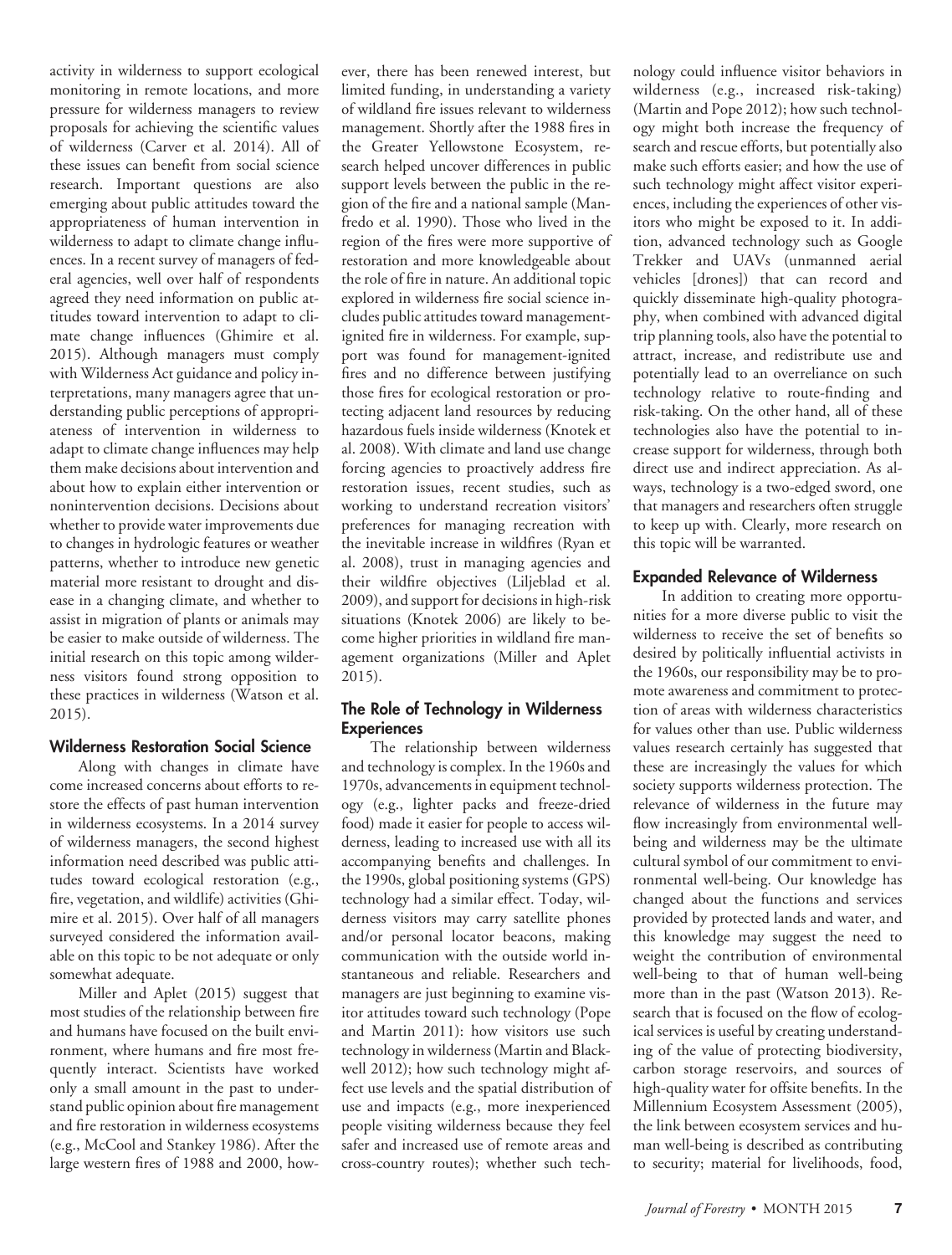

**Figure 3. A young girl fishing in the Boundary Waters Canoe Area Wilderness within the Superior National Forest in northeastern Minnesota. Photo courtesy of the Aldo Leopold Wilderness Research Institute.**

and shelter; healthy environment, water, and air; social cohesion; and freedom of choice to do what an individual values doing. These are values received broadly across society, not just to those driven to and capable of outdoor recreation participation.

Today, someone can engage in assuring the protection of wilderness attributes through showing commitment to ecosystem services provided by these areas. The decision to engage in carbon, biodiversity, or water ecosystem markets today may be the equivalent of identity expression through wilderness visits of the 1960s and even of the 1990s. Zinn and Graefe (2007) found evidence that more educated, more urban, younger adults were expressing increasingly strong protection-oriented environmental values. The implications for research suggest an increased need to more accurately describe exactly what ecosystem services benefits are provided by protected nature, who in society benefits from these services and protection of attributes that give rise to these services, how to model the effects of natural or anthropogenic disturbance on flow of these services, how to protect the flow of benefits once they leave (if they do) collectively held lands and water, and how adaptive planning may help preserve the flow of historically important or crucially lifesustaining benefits. Research to contribute to greater understanding of the values protection brings to current and future populations is in high demand and has immediate application potential (Cordell et al. 2015).

As society changes in its relationship with wilderness, we are anticipating all of society to pay more attention to benefits accumulating from wilderness protection. Clean water, wildlife corridors for movement, air sheds, filtration of groundwater, cultural practices, and recreation will all only become more important to us as a society (Figure 3). But will wilderness protection become less controversial in the political arena? Will the NWPS continue to expand in the United States? Will new interpretations of the values of wilderness be widely accepted as we continue to move away from a limited perception of the value of wilderness as a playground and more toward recognition of wilderness as part of our identity, part of our necessary lifeline to support human life on earth, and a demonstration of our ethic toward nature and future generations? These are some of the challenges wilderness social science will face in the coming decades.

# **Endnote**

1. Also see [usercapacity.nps.gov.](http://usercapacity.nps.gov)

# **Literature Cited**

- BEHAN, R.W. 1974. Police state wilderness—A comment on mandatory wilderness permits. *J. For.* 72(2):98–99.
- BORRIE, W.T., AND J.W. ROGGENBUCK. 1998. Describing the wilderness experience at Juniper Prairie Wilderness using experience sampling methods. P. 165–172 in *Wilderness and natural areas in eastern North America: Research, management and planning*, Kulhavy, D.L., and M.H. Legg (eds.). Stephen F. Austin State University, Arthur Temple College of Forestry, Center for Applied Studies, Nacogdoches, TX.
- BOWKER, J.M., J.E. HARVARD III, J.C. BERG-STROM, H.K. CORDELL, D.B.K. ENGLISH, AND J.B. LOOMIS. 2005. The net economic value of wilderness. P. 161–180 in *The multiple values of wilderness*, Cordell, H.K., J.C. Bergstrom, and J.M. Bowker (eds.). Venture Publishing, State College, PA.
- CARVER, S., S. MCCOOL, Z. KRENOVA, M. FISHER, AND S. WOODLEY. 2014. Fifty years of wilderness science: An international perspective. *Int. J. Wild.* 20(2):36–42.
- CHRISTENSEN, N., A. WATSON, AND J. BURCH-FIELD. 2007. Relationships to place in wildland resources management: Developing an effective research approach. P. 470–478 in *Science and stewardship to protect and sustain wilderness values: Eighth world wilderness congress symposium*, Watson, A.E., J. Sproull, and L. Dean (comps.). USDA For. Serv., RMRS-P-49, Rocky Mountain Research Station, Fort Collins, CO.
- CLAWSON, M. 1959. *Methods of measuring the demand for and value of outdoor recreation*. Reprint No. 10, Resources for the Future, New York. 36 p.
- CORDELL, H.K., C.J. BETZ, B. STEPHENS, S. MOU, AND G.T. GREEN. 2008. *How do Americans view wilderness?* USDA For. Serv. and Univ. of Georgia, IRIS Res. Ser. Available online at [warnell.forestry.uga.edu/nrrt/NSRE/](http://warnell.forestry.uga.edu/nrrt/NSRE/IRISWild/IrisWild1rpt.pdf) [IRISWild/IrisWild1rpt.pdf;](http://warnell.forestry.uga.edu/nrrt/NSRE/IRISWild/IrisWild1rpt.pdf) last accessed June 17, 2015.
- CORDELL, H.K., M.A. TARRANT, B.L. MCDON-ALD, AND J.C. BERGSTROM. 1998. How the public views wilderness. *Int. J. Wild.* 4(3):28– 31.
- CORDELL, H.K., M.A. TARRANT, AND G.T. GREEN. 2003. Is the public viewpoint on wilderness shifting? *Int. J. Wild.* 9(2):27–32.
- CORDELL, K., C. BARNS, D. BROWNLIE, T. CARL-SON, C. DAWSON, W. KOCH, G. OYE, AND C. RYAN. 2015. What's wrong with wilderness stewardship in America today and what can we do to fix it? *J. For.* In press.
- DEVALL, B., AND J. HARRY. 1981. Who hates whom in the great outdoors: The impacts of recreational specialization and technologies of play. *Leisure Sci*. 4:399–418.
- DVORAK, R.G., A.E. WATSON, N. CHRISTENSEN, W.T. BORRIE, AND A. SCHWALLER. 2012. *The Boundary Waters Canoe Area Wilderness: Examining changes in use, users, and management challenges*. USDA For. Serv., Res. Pap. RMRS-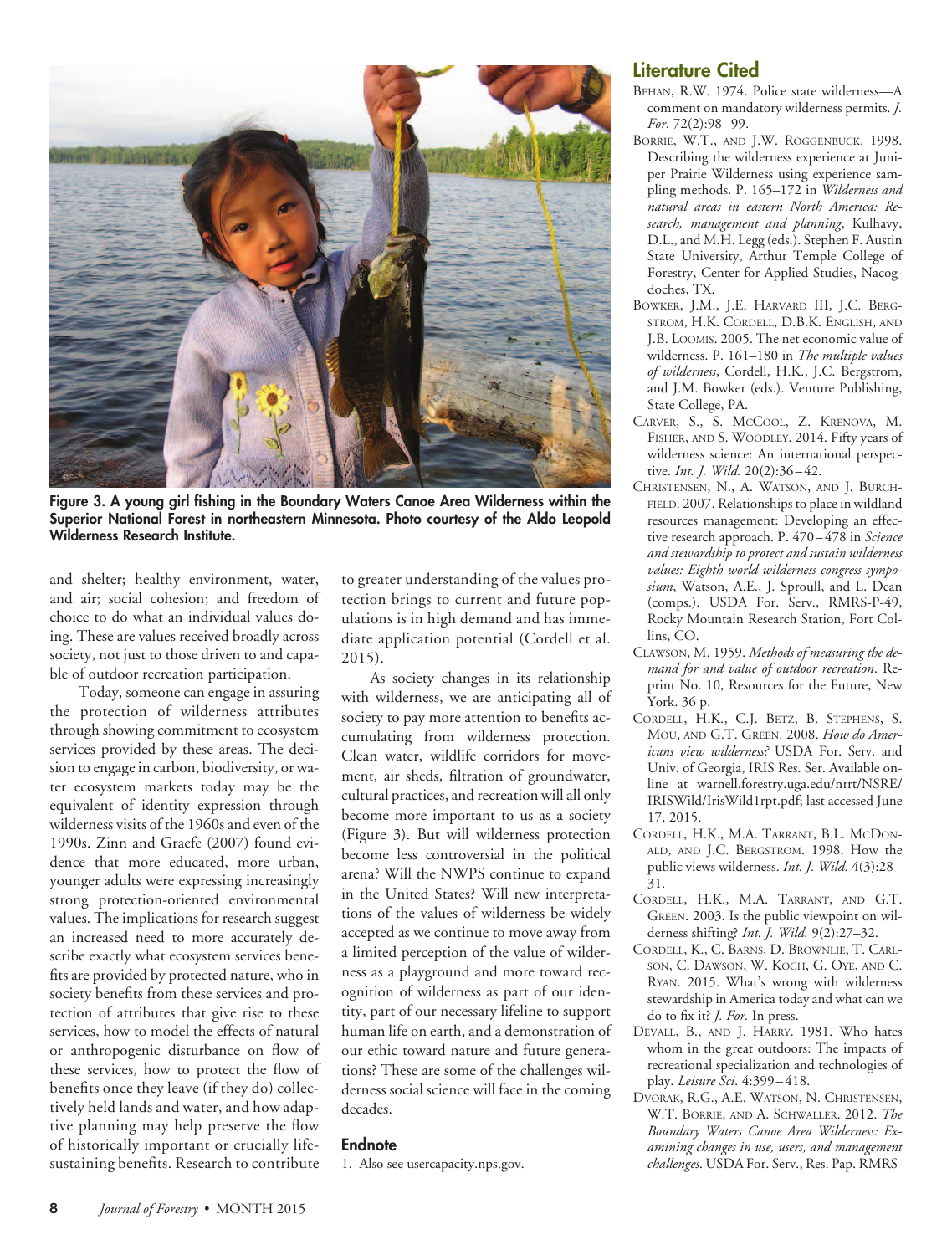RP-91, Rocky Mountain Research Station, Fort Collins, CO. 46 p.

- EWERT, A., R. DIESER, AND A. VOIGHT. 1999. Conflict and the recreational experience. P. 335–345 in *Leisure studies: Prospects for the twenty-first century*, Jackson, E., and T. Burton (eds.). Venture Publishing, State College, PA.
- FRISSELL, S., AND G. STANKEY. 1972. Wilderness environmental quality: Search for social and ecological harmony. P. 170–183 in *Proc. of the Society of American Foresters Annual Conference.* Society of American Foresters, Hot Springs, AR.
- GHIMIRE, R., G.T. GREEN, H.K. CORDELL, A. WATSON, AND C.P. DAWSON. 2015. Wilderness stewardship: A survey of National Wilderness Preservation system managers. *Int. J. Wild.* 21(1):23–27, 33.
- GLASPELL, B., A. WATSON, K. KNEESHAW, AND D. PENDERGRAST. 2003. Selecting indicators and understanding their role in wilderness experience stewardship at Gates of the Arctic National Park and Preserve. *George Wright Forum* 20(3):59–71.
- GRAEFE, A., K. CAHILL, AND J. BACON. 2011. Putting visitor capacity into perspective: A response to the Capacity Working Group. *J. Park Rec. Admin.* 29(1):21–37.
- HAAS, G.E., E. HERMANN, AND R. WALSH. 1986. Wilderness values. *Natural Areas J.* 6(2):37– 43.
- HENDEE, J.C., AND R.C. LUCAS. 1973. Mandatory wilderness permits: A necessary management tool. *J. For.* 71(4):206–209.
- HENDRICKS, W. 1995. A resurgence in recreation conflict research: Introduction to the special issue. *Leisure Sci*. 17:157–158.
- IVY, M., W. STEWART, AND C. LUE. 1992. Exploring the role of tolerance in recreational conflict. *J. Leisure Res.* 24:348–360.
- JACOB, C.R., AND R. SCHREYER. 1980. Conflict in outdoor recreation: A theoretical perspective. *J. Leisure Res.* 12:368–380.
- JAMES, G.A. 1967. *Recreation use estimation of Forest Service lands in the United States.* USDA For. Serv., Note SE-79, Southeastern Forest Experiment Station, Asheville, NC. 8 p.
- JOHNSON, C., J.M. BOWKER, H.K. CORDELL, AND J.C. BERGSTROM. 2005. Wilderness value differences by immigration, race/ethnicity, gender and socioeconomic status. P. 143–159 in *The multiple values of wilderness*, Cordell, H.K., J.C. Bergstrom, and J.M. Bowker (eds.). Venture Publishing, State College, PA.
- KLUWE, J., AND E.E. KRUMPE. 2003. Interpersonal and societal aspects of use conflicts: A case study of wilderness in Alaska and Finland. *Int. J. Wild.* 9(3):28–33.
- KNOTEK, K. 2006. Understanding social influences on wilderness fire stewardship decisions. *Int. J. Wild.* 12(1):22–25.
- KNOTEK, K., A.E. WATSON, W.T. BORRIE, J.G. WHITMORE, AND D. TURNER. 2008. Recreation visitor attitudes towards managementignited prescribed fires in the Bob Marshall Wilderness Complex, Montana. *J. Leisure Res.* 40(4):608–618.
- KRUTILLA, J.V., AND A.C. FISHER. 1985. *The economics of natural environments*. Johns Hopkins University Press, Baltimore, MD. 314 p.
- LILJEBLAD, A., W.T. BORRIE, AND A.E. WATSON. 2009. Determinants of trust for public lands: Fire and fuels management on the Bitterroot National Forest. *Environ. Manage.* 43(4):571– 584.
- LIME, D. 1979. Carrying capacity. *Trends* 16:37– 40.
- LUCAS, R. 1964a. *Recreational use of the Quetico-Superior area.* USDA For. Serv, Res. Pap. LS-8, Lake States Forest Experiment Station, St. Paul, MN. 64 p.
- LUCAS, R. 1964b. *The recreation capacity of the Quetico-Superior area.* USDA For. Serv., Res. Pap. LS-15, Lake States Forest Experiment Station, St. Paul, MN. 48 p.
- LUCAS, R. 1964c. Wilderness perception and use: The example of the Boundary Waters Canoe Area. *Natural Res. J.* 3:394–411.
- LUCAS, R., AND G. STANKEY. 1974. Social carrying capacity for backcountry recreation. P. 14–23 in *Outdoor recreation research: Applying the results; 1973 June 19 –21; Marquette, MI*. USDA For. Serv., Gen. Tech. Rep. NC-9*,* North Central Forest Experimental Station, St. Paul, MN.
- LUCAS, R.C., H.T. SCHREUDER, AND G.A. JAMES. 1971. *Wilderness use estimation: A pilot test of sampling procedures on the Mission Mountains Primitive Area.* USDA For. Serv., Res. Pap. INT-109, Intermountain Forest and Range Experimental Station, Ogden, UT. 60 p.
- MANFREDO, M.J., M. FISHBEIN, G.E. HAAS, AND A.E. WATSON. 1990. Attitudes toward prescribed fire policies: The public is widely divided in its support. *J. For.* 88(7):19–23.
- MANNING, R. 2001. Visitor experience and resource protection: A framework for managing the carrying capacity of national parks. *J. Park Rec. Admin.* 19(1):93–108.
- MANNING, R. 2007. *Parks and carrying capacity: Commons without tragedy.* Island Press, Washington, DC. 328 p.
- MANNING, R. 2011. *Studies in outdoor recreation: Search and research for satisfaction*, 3rd ed. Oregon State University Press, Corvallis, OR. 448 p.
- MARION, J. 2015. A review and synthesis of recreation ecology research supporting carrying capacity and visitor impact management decisionmaking. *J. For.* In press.
- MARTIN, S., AND J. BLACKWELL. 2012. *Sequoia and Kings Canyon National Parks 2011 Wilderness visitor survey.* Final research report submitted to Aldo Leopold Wilderness Research Institute and Sequoia-Kings Canyon National Parks, Humboldt State University, Arcata, CA. 129 p.
- MARTIN, S., AND K. POPE. 2012. The influence of hand-held information and communication technology on visitor perceptions of risk and risk-related behavior. P. 119–126 in *Wilderness visitor experiences: Progress in research and management, 2011 April 4 –7, Missoula, MT*, Cole, D.N. (comp.). USDA For. Serv., RMRS-P-66, Rocky Mountain Research Station, Fort Collins, CO.
- MCCOOL, S.F., AND G.H. STANKEY. 1986. *Visitor attitudes toward wilderness fire management policy 1971– 84.* USDA For. Serv., Res. Pap. INT-357, Intermountain Research Station, Ogden, UT. 7 p
- MILLENNIUM ECOSYSTEM ASSESSMENT. 2005. *Ecosystems and human well-being. Biodiversity synthesis*. Island Press, Washington, DC. 100 p.
- MILLER, C., AND G. APLET. 2015. Progress in wilderness fire sciences: Embracing complexity. *J. For.* In press.
- NASH, R.F. 2015. *Wilderness and the American mind*, 5th ed. Yale University Press, New Haven, CT. 426 p.
- OUTDOOR RECREATION RESOURCES REVIEW COMMISSION. 1962. *Wilderness and recreation—A report on resources, values and problems*. US Government Printing Office, Washington, DC. 352 p.
- OWENS, P. 1985. Conflict as a social interaction process in environment and behavior research: The example of leisure and recreation research. *J. Environ. Psychol.* 5:243–259.
- PATTERSON, M.E., A.E. WATSON, D.R. WIL-LIAMS, AND J.R. ROGGENBUCK. 1998. An hermeneutic approach to studying the nature of wilderness experiences. *J. Leisure Res.* 30(4): 423–452.
- PETTY, R.E., AND J.T. CACIOPPO. 1981. *Attitudes and persuasion: Classic and contemporary approaches*. Wm. C. Brown, Dubuque, IA. 336 p.
- POPE, K., AND S. MARTIN. 2011. Visitor perceptions of technology, risk and rescue in wilderness. *Int. J. Wild*. 17(2):19–26, 48.
- RICHER, J.R., AND N.A. CHRISTENSEN. 1999. Appropriate fees for wilderness day use: Pricing decisions for recreation on public land. *J. Leisure Res.* 31(3):269–280.
- ROGGENBUCK, J.W., D.R. WILLIAMS, AND A.E. WATSON. 1993. Defining acceptable conditions in wilderness. *Environ. Manage.* 17(2): 187–197.
- RYAN, N.K., R.S. ROSENBERGER, J.D. KLINE, T.E. HALL, AND M.D. NEEDHAM. 2008. Visitor preferences for managing wilderness recreation after wildfire. *J. For.* 106(1):9–16.
- STANKEY, G.H. 1973. *Visitor perception of wilderness recreation carrying capacity*. USDA For. Serv., Res. Pap. INT-142, Intermountain Forest and Range Experimental Station, Ogden, UT. 78 p.
- STANKEY, G.H. 1980. *A comparison of carrying capacity perceptions among visitors to two wildernesses*. USDA For. Serv., Res. Pap. INT-242, Intermountain Forest and Range Experimental Station, Ogden, UT. 48 p.
- STANKEY, G.H., D.N. COLE, R.C. LUCAS, M.E. PETERSEN, AND S.S. FRISSELL. 1985. *The limits of acceptable change (LAC) system for wilderness planning.* USDA For. Serv., Gen. Tech. Rep. INT-176, Intermountain Forest and Range Experimental Station, Ogden, UT. 37 p.
- STANKEY, G., AND R. MANNING. 1986. Carrying capacity of recreation settings. P. M-47–M-57 in *A literature review: The President's Commission on Americans Outdoors*. US Government Printing Office, Washington, DC.